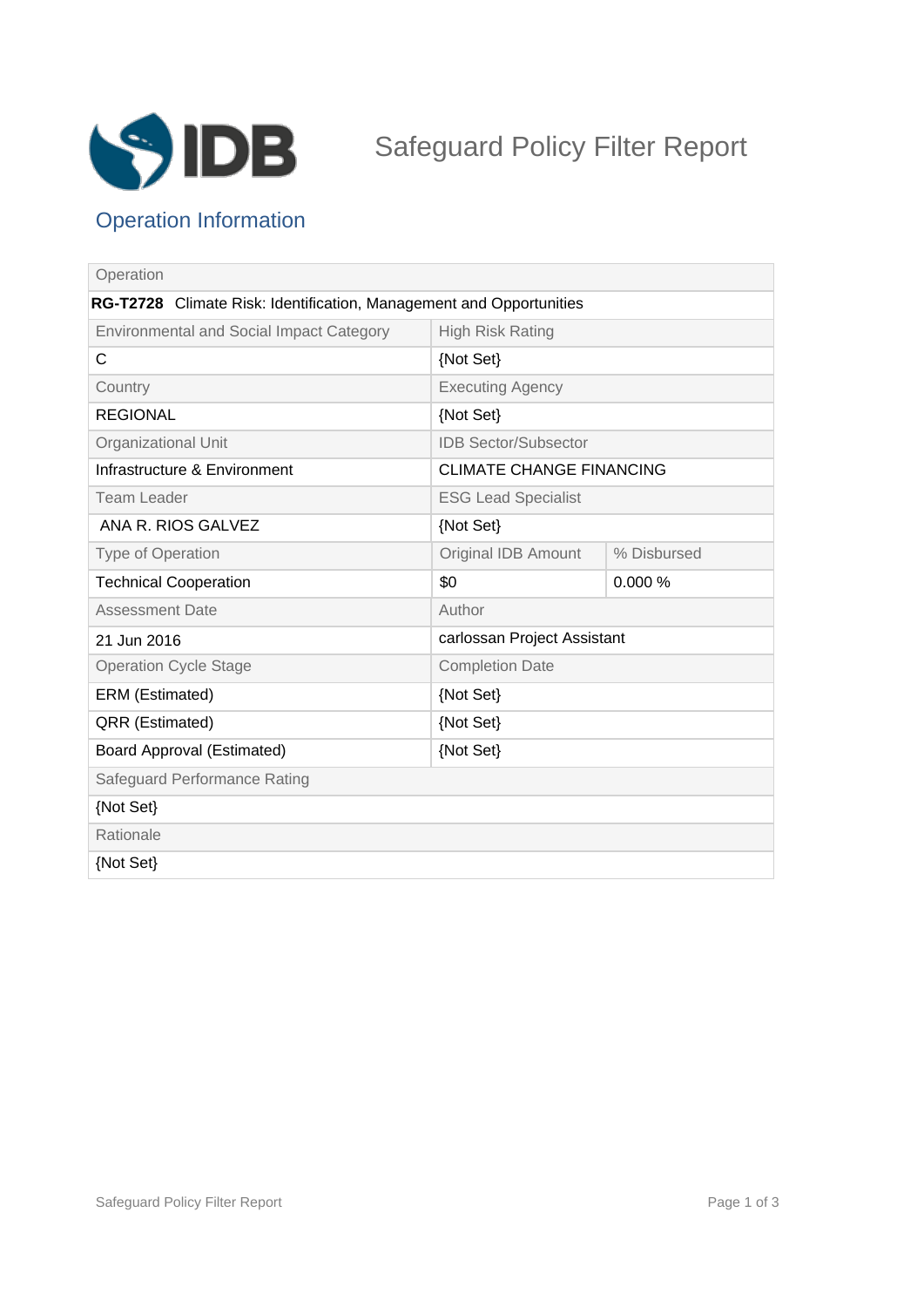

## Safeguard Policy Filter Report

## Safeguard Policy Items Identified

B.1 Bank Policies (Access to Information Policy-OP-102)

The Bank will make the relevant project documents available to the public.

#### B.1 Bank Policies (Disaster Risk Management Policy-OP-704)

The specific objective of the operation is climate change adaptation

#### B.17. Procurement

Suitable safeguard provisions for the procurement of goods and services in Bank financed operation will be incorporated into project-specific loan agreements, operating regulations and bidding documents, as appropriate, to ensure environmentally responsible procurement.

#### B.2 Country Laws and Regulations

The operation expected to be in compliance with laws and regulations of the country regarding specific women's rights, the environment, gender and indigenous peoples (including national obligations established under ratified multilateral environmental agreements).

#### B.3 Screening and Classification

The operation (including associated facilities) is screened and classified according to its potential environmental impacts.

#### B.4 Other Risk Factors

The operation is **specifically designed** to increase the ability of society and ecological systems to adapt to a changing climate.

#### B.4 Other Risk Factors

The operation [includes activities](javascript:ShowTerm() to close current "adaptation deficits" or to increase the ability of society and ecological systems to adapt to a changing climate.

#### B.7 Supervision and Compliance

The Bank will monitor the executing agency/borrower's compliance with all safeguard requirements stipulated in the loan agreement and project operating or credit regulations.

### Potential Safeguard Policy Items

[No potential issues identified]

### Recommended Actions